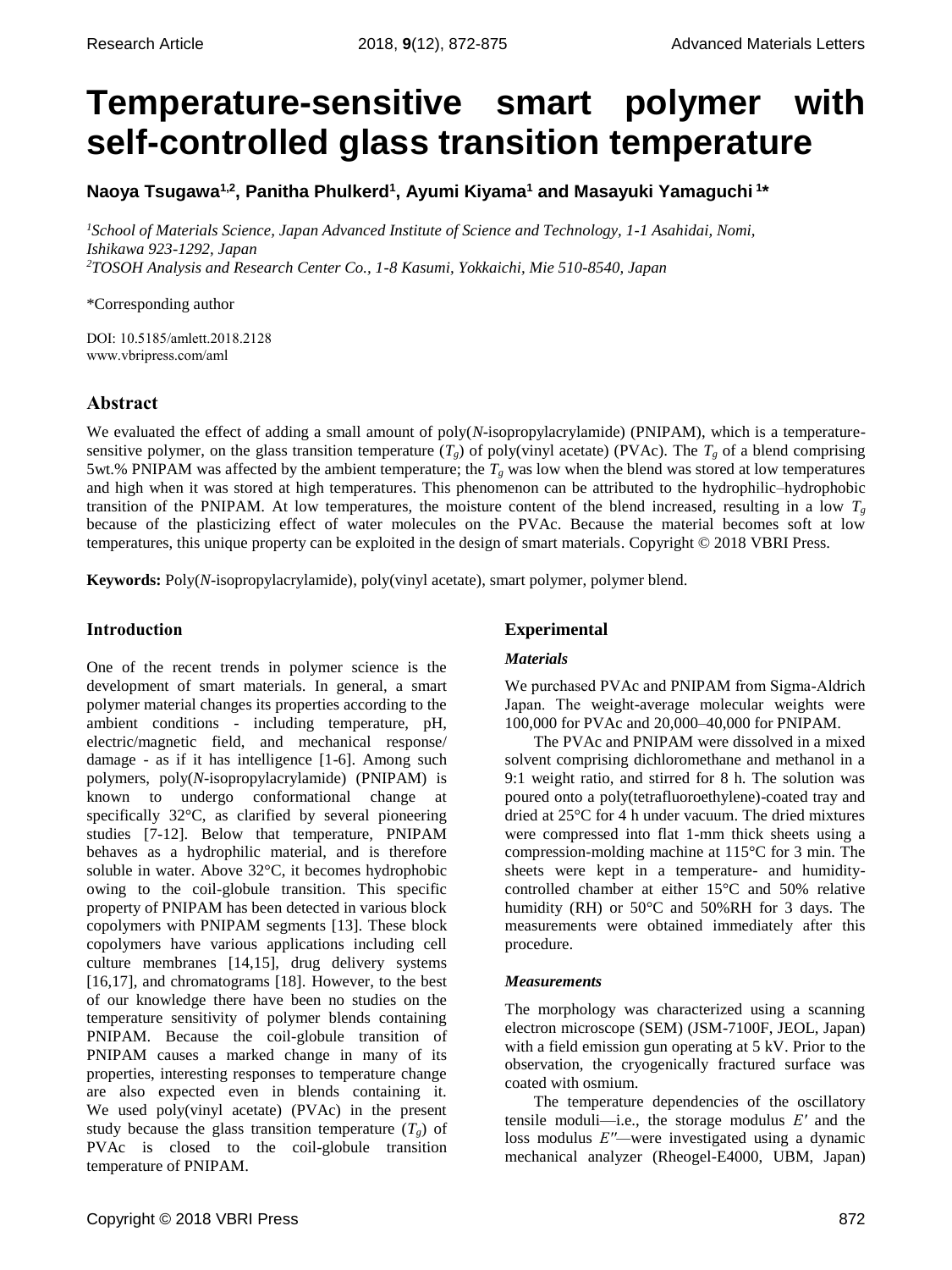from -30 to 100°C. Rectangular specimens (width 5mm; length 10mm) were cut from the sheets.

The thermal properties were evaluated using a differential scanning calorimeter (DSC) (DSC 8500, PerkinElmer, MA, USA). Approximately 10 mg of the sample encapsulated in an aluminum pan was heated from -50°C at a heating rate of 10°C/min.

The water content was measured using a 860 KF (Karl Fischer) coulometric titrator (Metrohm AG, Switzerland). The measurements were performed three times and its average value was calculated.

#### **Results and discussion**

The morphology of the blend sheets was characterized using SEM as shown in **Fig. 1**. The observation was carried out using two samples with the same blend ratio, i.e., PVAc/PNIPAM (95/5); one was stored at 15°C and 50%RH and the other was stored at 50°C and 50%RH, each for 3 days. Both samples exhibited a similar morphology, i.e., a sea–island structure, in which the diameter of the dispersed PNIPAM droplets  $(1-10 \mu m)$  was not affected by the storage conditions. The results revealed that the PVAc was immiscible with PNIPAM, and the dispersed PNIPAM droplets were surrounded by the PVAc matrix. 10 PM<br>
10 PM<br>
10 PM<br>
10 Samples with the same blend<br>
10 Fig. 1. The observation was<br>
0 samples with the same blend<br>
PAM (95/5); one was stored at<br>
10 PM (95/5); one was stored at<br>
11 Fig. 2. Temper<br>
10 PM and 50%RH and<br>
1



**Fig. 1.** Scanning electron microscope (SEM) images of PVAc/PNIPAM (95/5) stored at (a) 50°C and 50%RH and (b) 15°C and 50%RH.

The temperature dependencies of the dynamic tensile moduli of the PVAc/PNIPAM (95/5) sheets stored at either 15°C and 50%RH or 50°C and 50%RH are shown in Fig. 2. Considering that the  $T_g$  of pure PNIPAM is reported to be 115–150°C [19], the peak in the loss modulus (*E′′*) curve can be ascribed to α-relaxation - i.e., the glass-to-rubber transition - of PVAc. The peak temperatures, defined as  $T_g$  in this study, were 24.9°C for the sheet stored at 15°C and 50%RH and 31.2°C for the sheet stored at 50°C and 50%RH, demonstrating that the  $T_g$  of the sample is dependent on the storage condition. This is an attractive property, because the material becomes soft at low temperatures and hard at high temperatures. In other words, the addition of PNIPAM confers "intelligence" on the PVAc, enabling it to adjust its modulus and flexibility according to the ambient temperature. Except for our previous studies [20,21], to the best of our knowledge, such smart materials have never been reported before. **10**<br> **10**<br> **10**<br> **10**<br> **10**<br> **10**<br> **10**<br> **10**<br> **10**<br> **10**<br> **10**<br> **10**<br> **10**<br> **10**<br> **10**<br> **10**<br> **10**<br> **10**<br> **10**<br> **10**<br> **10**<br> **10**<br> **10**<br> **10**<br> **10**<br> **10**<br> **10**<br> **10**<br> **10**<br> **10**<br> **10**<br> **10**<br> **10**<br> **10**<br> **10**<br> **10**<br> **10**<br>



**Fig. 2.** Temperature dependence of the tensile storage modulus *E′* and loss modulus *E′′* at 10 Hz of PVAc/PNIPAM (95/5) stored at 15°C and 50%RH and 50°C and 50%RH.

The effect of the storage temperature on  $T_g$  was also investigated for pure PVAc, as shown in **Fig. 3**. We confirmed that the storage conditions affected the  $T_g$  of PVAc. However, after storing at a low temperature, the  $T_g$  increased. This contradicted the result for the blend. In general, this result is an undesirable phenomenon, because low-temperature toughness is lost.



**Fig. 3.** Temperature dependence of the dynamic tensile moduli at 10 Hz of PVAc stored at 15°C and 50%RH and 50°C and 50%RH.

It has been reported that PVAc and poly(methyl methacrylate) (PMMA) exhibit an association state that affects the rheological properties including the  $T_g$ [22-28]. In particular, it has recently been reported that even a small amount of solvent  $($  < 1%) greatly reduces the  $T_g$  of PMMA [29]. A similar phenomenon is expected for PVAc, as suggested by Onogi et al. [30]. Therefore, we deduce that the  $T_g$  shift to a lower temperature can be attributed to moisture absorption, which generally increases at high temperatures. In fact, Bair et al. reported that water acts as a plasticizer for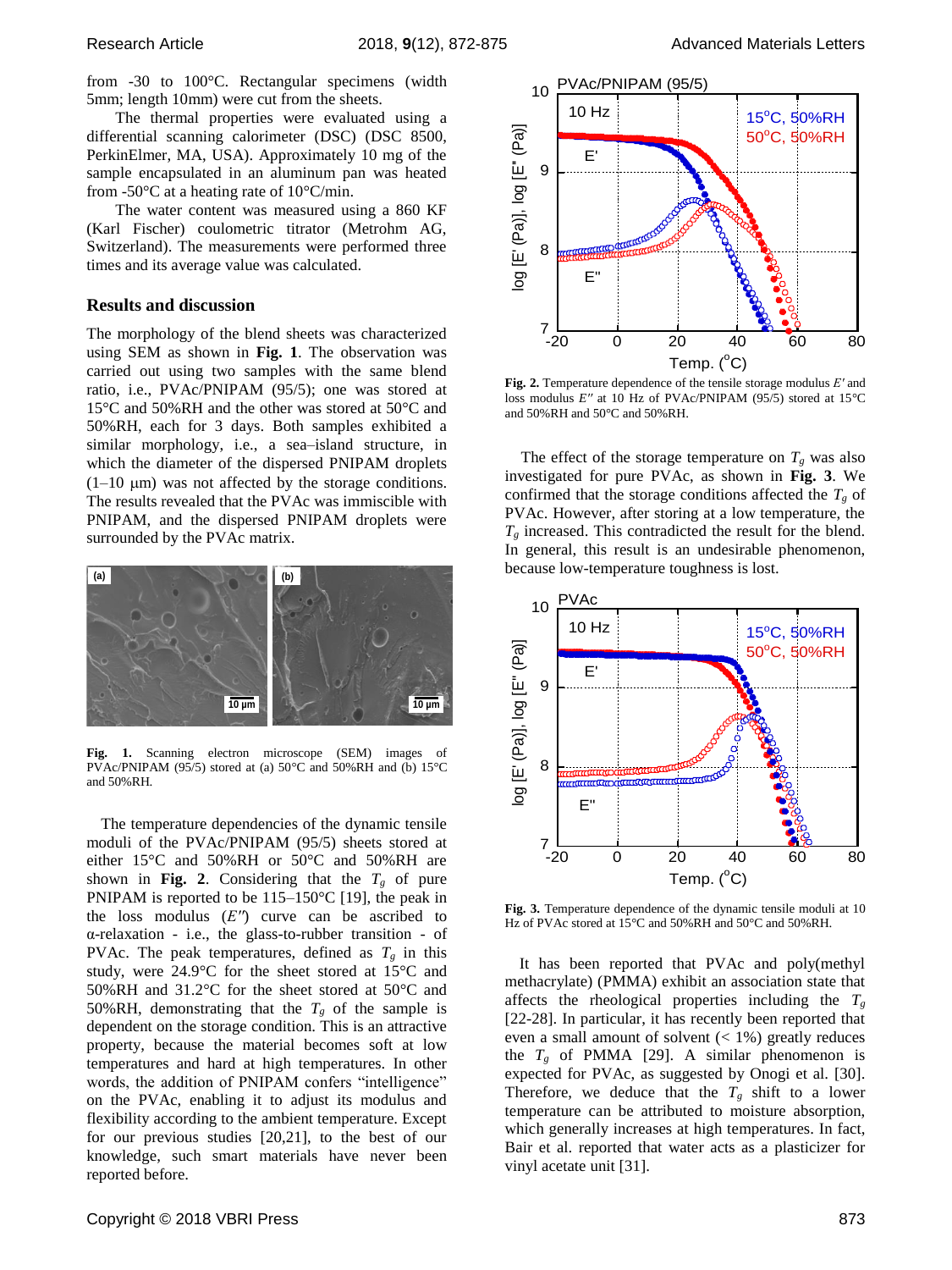

**Fig. 4.** DSC heating curves of PVAc and PVAc/ PNIPAM (95/5), both stored at 15°C and 50%RH and 50°C and 50%RH.

We also performed DSC measurements to confirm the effect of the storage conditions on the glass transition temperatures of the blend and pure PVAc. As can be seen in **Fig.** 4, the  $T_g$  was affected by the storage temperature. Furthermore, the PVAc sheet stored at 15<sup>o</sup>C had a higher  $T_g$  than the sheet stored at 50<sup>o</sup>C. In contrast, the  $T_g$  order was reversed for the blend sample. These DSC results agreed well with the dynamic mechanical properties.

Considering that the  $T_g$  of PVAc is sensitive to moisture, the  $T_g$  of the blend must also be determined by the content of absorbed moisture. After storage at 15°C and 50%RH—under which conditions PNIPAM behaves as a hydrophilic material—the blend sheet absorbed more water, even though the PNIPAM dispersion was surrounded by the PVAc matrix. As a result, the  $T_g$  decreased. When stored at 50 $\degree$ C and 50%RH, in contrast, the blend sheet became "dry" owing to the hydrophobic character of PNIPAM. To confirm this, we evaluated the moisture content in the sheets after storage at each condition using a Karl Fischer coulometric titrator, as summarized in **Table 1**.

Although the water content of the PVAc sheet increased with the storage temperature, which is a general phenomenon, that trend was reversed in the PVAc/PNIPAM sheets. This suggests that the PNIPAM underwent a coil-globule transition—i.e., hydrophilic– hydrophobic change—even in the blend with PVAc. These results suggest that the "smart" behavior of the PVAc/PNIPAM blend—i.e.,  $T_g$  control according to ambient temperature—can be attributed to the hydrophilic–hydrophobic change in the PNIPAM, which changed the amount of moisture in the sample.

|  | <b>Table 1.</b> Water content of the sheets. |  |  |
|--|----------------------------------------------|--|--|
|--|----------------------------------------------|--|--|

| Sample sheets | Storage                   | Water content |  |
|---------------|---------------------------|---------------|--|
|               | conditions                | (wt.%)        |  |
| <b>PVAc</b>   | $15^{\circ}$ C, $50\%$ RH | 0.25          |  |
|               | 50°C, 50%RH               | 0.42.         |  |
| PVAc/PNIPAM   | 15°C, 50%RH               | 1.05          |  |
| (95/5)        | 50°C, 50%RH               | 0.80          |  |

## **Conclusion**

We investigated changes in the  $T_g$  of a PVAc blend containing 5 wt.% PNIPAM by examining its dynamic mechanical properties and obtaining DSC heating curves. In particular, we studied the effect of storage conditions on the  $T_g$ . The blend underwent distinct phase separation, following which PNIPAM droplets were dispersed in the PVAc matrix. We found that the  $T_g$  of the blend sample stored at 15<sup>o</sup>C and 50%RH was lower than that of the blend sample stored at 50°C and 50%RH; in contrast, pure PVAc had a lower  $T_g$  after storage at 50 $\degree$ C and 50% RH. This anomalous  $T_g$  shift is an attractive property because the material becomes soft at low temperatures. The  $T_g$  change can be attributed to moisture absorption. The water content of the blend increased at low temperatures because of the hydrophilic property of PNIPAM.

#### **Author's contributions**

Conceived the plan: NT, PP, AK, MY; Performed the expeirments: NT, PP; Data analysis: NT, PP; Wrote the paper: NT, MY. Authors have no competing financial interests.

#### **References**

- 1. Zwaag, S. V. D.: Self-healing materials, Springer, **2008**.
- 2. Eds. Aguilar, M. R.; Roman, J. S., Smart polymers and their applications, Woodhead Publishing, **2014**.
- 3. Kuhakongkiat, N.; Sugiyama, M.; Guesnier, M.; Azaman, F. A.; Yoshida, K.; Yamaguchi, M.; *J. Appl. Polym. Sci*., **2017**, *135*, 45927. **DOI:** [10.1002/app.45927](https://doi.org/10.1002/app.45927)
- 4. Watanabe, R.; Sako, T.; Korkiatithaweechai, S.; Yamaguchi, M.; *J. Mater. Sci*., **2017**, *52*, 1214. **DOI:** 10.1007/s10853-016-0419-1
- 5. Eds. Ponnamma, D.; Sadasivuni, K. K.; Kabibihan, J. J.; Al-Maadeed, M. A.; Smart polymer nanocomposites: Energy harvesting, self-healing and shape memory applications, Springer, **2017**.
- 6. Ed. Nasar, A.; Smart polymers and composites, Materials Research Forum LLC, **2018**.
- 7. Heskins, M.; Guillet, J. E.; *J. Macromol. Sci., Part A, Chem.*, **1968**, *2*, 1441.
- **DOI:** [10.1080/10601326808051910](https://doi.org/10.1080/10601326808051910) 8. Schild, H. G.; *Prog. Polym. Sci.*, **1992**, *17*, 163.
- **DOI:** [10.1016/0079-6700\(92\)90023-R](https://doi.org/10.1016/0079-6700(92)90023-R)
- 9. Winnik, F. M.; Ottavani, M. F.; Bossmann, S. H.; Garcia-Garibay, M.; Turro, N. J.; *Macromolecules*, **1992**, *25*, 6007. **DOI:** 10.1021/ma00069a025
- 10. Okada, Y.; Tanaka, F.; *Macromolecules*, **2005**, *38*, 4465. **DOI:** 10.1021/ma0502497
- 11. Kujawa, P.; Aseyev, V.; Tenhu, H.; Winnik, F. M.; *Macromolecules*, **2006**, *39*, 7686. **DOI**: 10.1021/ma061604b
- 12. Tanaka, F.; Koga, T.; Kojima, H.; Winnik, F. M.; *Macromolecules*, **2009**, *42*, 1321. **DOI:** 10.1021/ma801982e
- 13. Ding, Z.; Chen, G.; Hoffman, A.; *Bioconjugate Chem.*, **1996**, *7*, 121. **DOI:** 10.1021/bc950087r
- 14. Nakayama, M.; Okano, T.; Winnik, F. M.; *Mater. Matt.*, **2010**, *5*, 56.
- 15. Akiyama, Y.; Kikuchi, A.; Yamato, M.; Okano, T.; *Langmuir*, **2004**, *20*, 5506. **DOI:** 10.1021/la036139f
- 16. Hoare, T. R.; Kohane, D. S.; *Polymer*, **2008**, *49*, 1993. **DOI:** [10.1016/j.polymer.2008.01.027](https://doi.org/10.1016/j.polymer.2008.01.027)
- 17. Schmaljohann, D.; *Adv. Drug Delivery Rev*., **2006**, *58*, 1655. **DOI:** [10.1016/j.addr.2006.09.020](https://doi.org/10.1016/j.addr.2006.09.020)